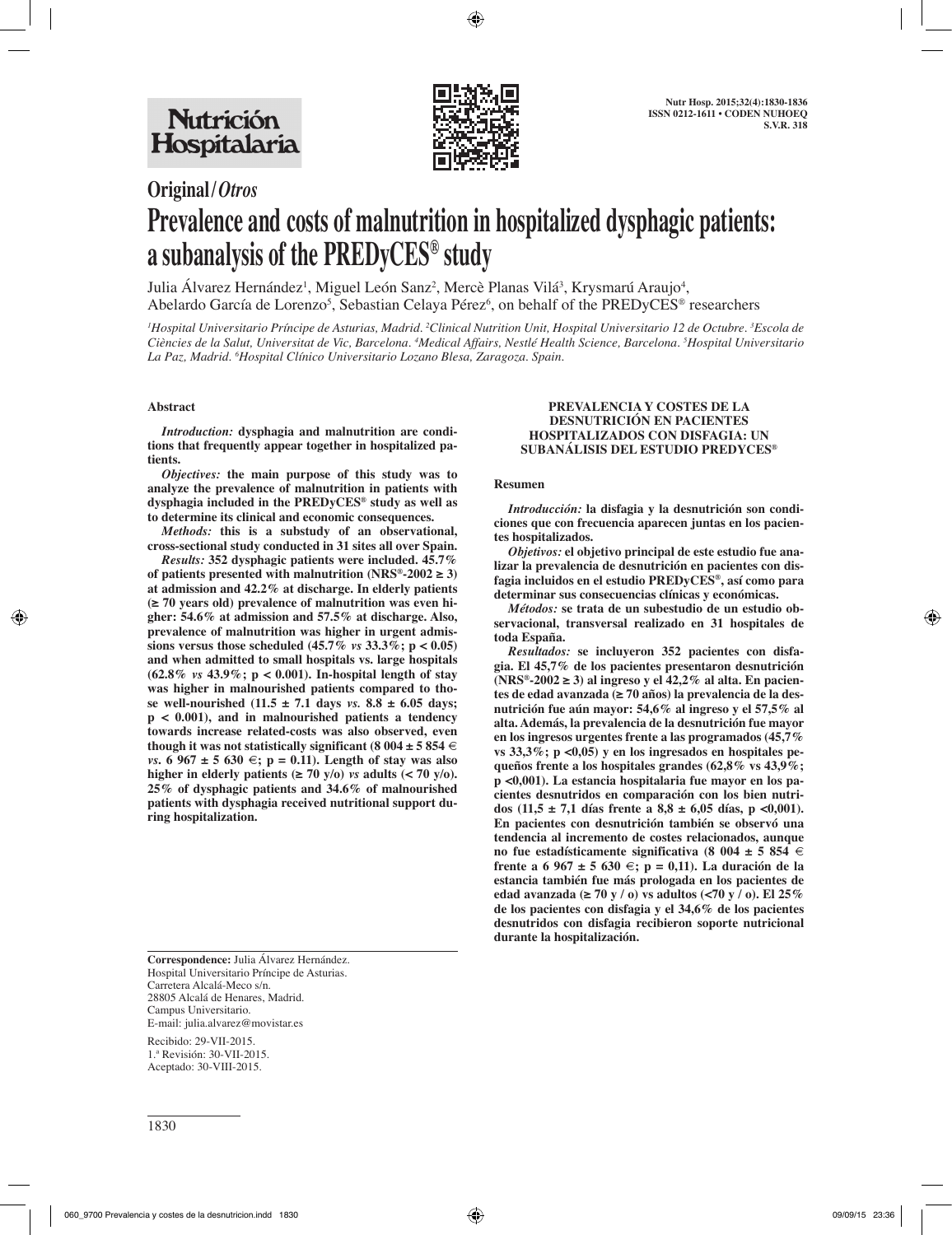*Discussion:* **these results confirm that in patients with dysphagia, malnutrition is a prevalent and under recognized condition, that also relates to prolonged hospitalizations.**

(*Nutr Hosp.* 2015;32:1830-1836)

#### **DOI:10.3305/nh.2015.32.4.9700**

Key words: *Malnutrition. Dysphagia. PREDyCES®. Costs. Prevalence.*

#### **Abbreviations**

BMI: Body mass index. CIs: Confidence intervals. ESPEN: European Society for Clinical Nutrition and Metabolism.

ESSD: European Society for Swallowing Disorders. GI: Gastrointestinal.

HM: Hospital malnutrition.

LOS: Length of in-hospital stay.

MNA®: Mini Nutritional Assessment.

NRS®-2002: Nutritional Risk Screening-2002.

ORL: Otorhinolaryngology.

SD: Standard deviation.

#### **Introduction**

Dysphagia and malnutrition are two frequent clinical conditions in elderly patients<sup>1</sup>, in stroke patients<sup>2</sup>, in those with neurodegenerative diseases<sup>3</sup> and in head and neck cancer patients<sup>4</sup>.

Between 10% and 30% of people over 65 years old present with dysphagia<sup>5</sup>, with figures increasing up to 50-60% in people living in nursing homes<sup> $6,7$ </sup> and to 70% in advanced age patients that require hospitalization after an acute disease/condition $1.8$ .

Between  $25\%$  and  $50\%$  of post-stroke patients<sup>2</sup> and over 40% of patients with head and neck tumors present with dysphagia at some stage of the disease $9,10$ . In patients with neurodegenerative diseases, the prevalence of dysphagia varies according to the specific diagnosis and the degree of neurological deterioration, for example it affects more than 80% of patients with advanced Parkinson's disease<sup>11</sup>.

In patients after a stroke and undergoing rehabilitation, malnutrition is usually related to a diminished intake of macronutrients during the days or weeks after the episode and it is interpreted as a consequence of dysphagia<sup>2</sup>. Nevertheless, the relation between dysphagia and malnutrition during the acute phase of a stroke or in other conditions is not so evident. Thus, Crary *et al.* observed a high prevalence of both dysphagia (52.6%) and malnutrition (26.3%) in patients with stroke in acute phase, but did not highlight any relation between both conditions<sup>12</sup>. On the other hand, in patients with neurodegenerative conditions, dementia and in very elderly patients, the presence of dysphagia

*Conclusión:* **estos resultados confirman que en los pacientes con disfagia, la desnutrición es una condición frecuente y poco reconocida, que también está relacionada con la prolongación de la hospitalización.**

(*Nutr Hosp.* 2015;32:1830-1836)

#### **DOI:10.3305/nh.2015.32.4.9700**

Palabras clave: *Desnutrición. Disfagia. PREDyCES®. Costes. Prevalencia.*

and malnutrition could be both cause and consequence of functional decline, in a cycle in which dysphagia causes malnutrition, malnutrition contributes to functional decline, and functional decline aggravates dysphagia symptoms<sup>8,13</sup>.

Dysphagia's most important complication is aspiration pneumonia14-16, which is responsible for 20% to  $65\%$  of deaths in head and neck cancer patients<sup>17</sup>, and is the most important cause of mortality in patients with neurodegenerative diseases<sup>18</sup>. Recent studies suggest that in very elderly patients deglutition rehabilitation could provide an improvement in nutritional status as well as a decrease in the incidence of pneumonia<sup>19</sup>.

In the PREDyCES® study, a observational, cross-sectional, multicentric study performed with the aim to determine the prevalence of hospital malnutrition (HM) in Spain, dysphagia was observed in 20.5% of all patients analyzed and was identified as a risk factor for the development of malnutrition (3.39  $[2.64-4.37]$ ; p <  $(0.001)^{20}$ .

#### **Objectives**

The main purpose of this study is to analyze the prevalence of malnutrition at admission and discharge of all patients with dysphagia recruited in the PREDyCES® study, and to determine the clinical and economic consequences of HM in dysphagic patients.

#### **Methods**

This study evaluated the prevalence of HM in the subgroup of patients with dysphagia in the PREDy-CES® study. The PREDyCES® study was an observational, cross-sectional, multicentric study conducted in 31 sites all over Spain from April to September 2009. The design, inclusion and exclusion criteria of the PREDyCES® study have been described in detail in previous publications<sup>20,21</sup>.

The sample size was determined by the number of patients referring dysphagia at admission who participated in the PREDyCES® study. In the PREDyCES® study, the sample size was calculated from malnutrition prevalence data in previous studies conducted in Spain<sup>20,21</sup>.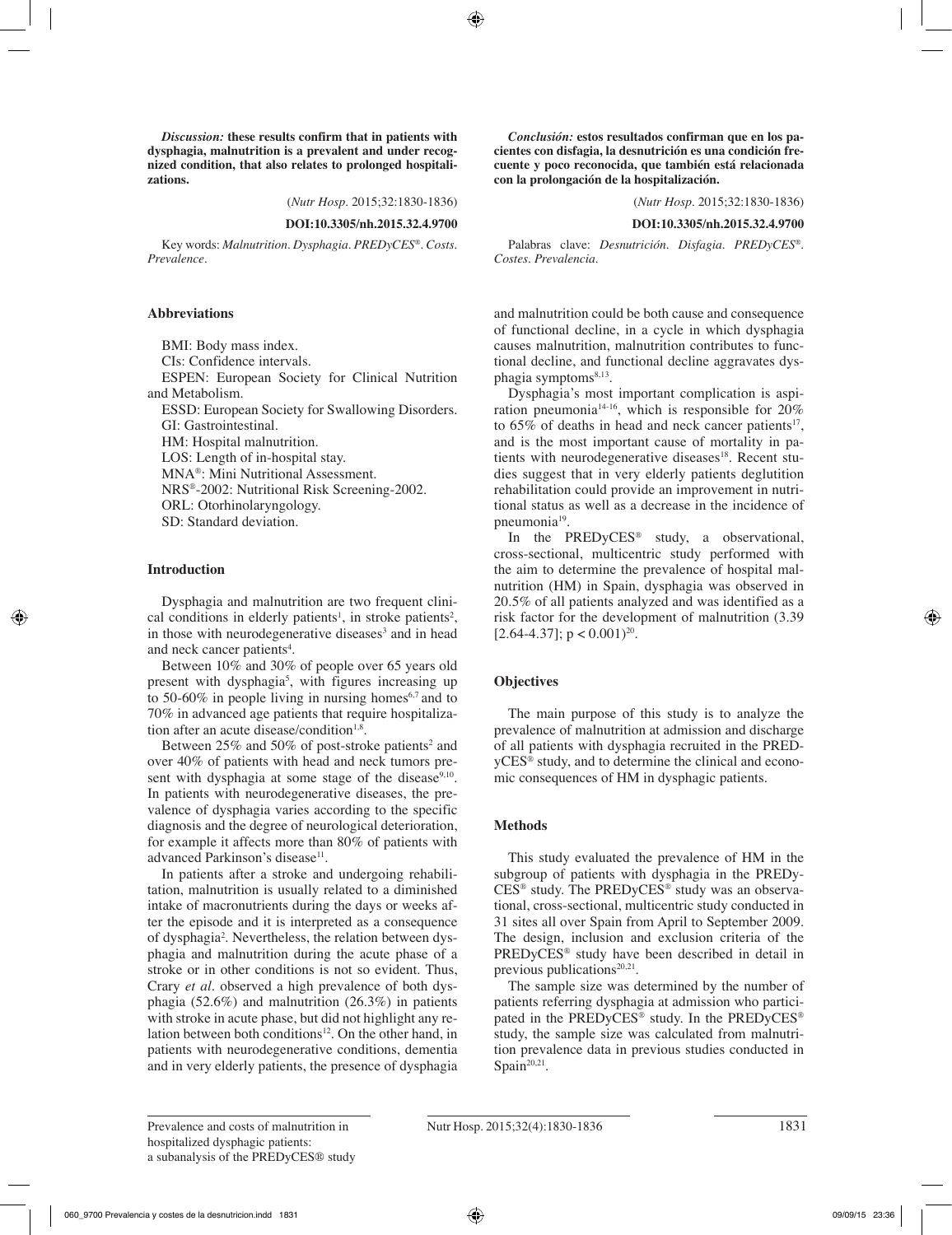Data collections were performed at admission (in the first 48 hours after admission) and at discharge (or 28 days after admission if Length of in-hospital stay (LOS) was  $\geq$  28 days). Socio-demographic data, anthropometric measurements (weight, height, arm and calf circumferences) and biochemical parameters were collected at admission, and anthropometric measurements, biochemical parameters and gastrointestinal (GI) symptoms were collected at discharge.

The nutritional status of the patients was evaluated by the Nutritional Risk Screening® - 2002 tool (NRS®- 2002) both at admission and at discharge. The prevalence of malnutrition (percentage of patients with dysphagia included in the PREDyCES® study with an NRS®-2002 score of  $\geq$  3) was determined at both admission and discharge for all patients who referred dysphagia and for subgroups of patients according to sex, age, type of admission (urgent or scheduled) and frequency of nutritional intervention. LOS was calculated by the patients' dates of admission and discharge. Hospitalization costs were calculated from the days of hospitalization and the average cost per day of admission provided by the Ministry of Health and Consumer Affairs (2009).

Severe weight loss was defined as reductions of more than 2%, 3%, 4% or 5% of patients' initial weight during hospital stays of up to 10, 20, 30 days or more than 30 days, respectively.

Statistical analysis was performed with SPSS<sup>®</sup> 15.0 for Windows (SPSS Inc., Illinois, United States). A descriptive data analysis was performed. The mean, standard deviation and 95% confidence intervals (CIs) for the mean were calculated for the continuous variables. Relative and absolute frequencies were calculated for the categorical variables. The differences between the anthropometric measurements at admission and discharge were evaluated by the Wilcoxon signed-rank test. The differences in prevalence of malnutrition according to age  $(< 70 \text{ vs } \geq 70)$ , sex, type of admission (scheduled or urgent), and hospital size (small centers [<200 beds] vs large centers [>500 beds]) were evaluated by Fisher's exact tests. The differences in mean age, biochemical parameters and anthropometric measurements between patients with and without malnutrition were evaluated by t tests. In all the analyses, the statistical significance threshold was set at  $p < 0.05$ .

The PREDyCES® study was approved by the Hospital Universitario La Paz ethics committee and conducted following the principles of the Declaration of Helsinki and the 1996 International Conference on Harmonisation Good Clinical Practice standards. All patients granted their written informed consent to participate in the study

# **Results**

352 patients with dysphagia were included in the analysis: 178 men and 174 women. Patients had a mean age of  $69.15 \pm 16.63$  years and a median age (range) of 74 (18-97) years. 58.8% of all patients were  $\geq$ 70 years old.

75.3% of all admissions were urgent and the remaining 24.7% scheduled. Wards with higher admissions of patients with dysphagia were internal medicine (22.4%), GI and general surgery (16.8%), orthopaedics (10.5%), otorhinolaryngology (ORL) (9.1%) and cardiology (8.8%). Adult patients (<70 y/o) were more frequently admitted to the GI and general surgery ward (17.2%), ORL (16.6%), oncology (14.5%), internal medicine (13.8%) and orthopaedics (8.3%). Elderly patients  $(\geq 70 \text{ y/o})$  were most frequently admitted to the internal medicine ward (28.5%), GI and general surgery (16.4%), orthopaedics (12.1%), cardiology  $(11.1\%)$  and neurology  $(6.3\%).$ 

Mean  $\pm$  standard deviation (SD) weight was 61.42  $\pm$  15.37 Kg at admission and 60.0 Kg  $\pm$  15.40 Kg at discharge, with a mean weight loss of 1.22 Kg (95% CI: 0.62 – 1.82 Kg; p<0.001). 42.9% of patients presented a significant or severe weight loss during hospitalization.

During hospitalization patients also presented a significant body mass index (BMI) loss of -0.43 Kg/ m2 (95% CI: 0.18 -0.68 Kg/m2 ; p<0.001), descending from a mean BMI of  $23.14 \pm 5.80$  Kg/m<sup>2</sup> at admission to  $22.65 \pm 5.68$  Kg/m<sup>2</sup> at discharge. Patients with a BMI lower than 20.5  $Kg/m^2$ , increased from 33% at admission to 35.1% at discharge. Decrease of body weight and BMI was significantly higher in elderly patients  $(\geq 70)$  than in adults (p<0.001). Elderly patients showed a mean weight loss of 1.74 Kg (95% CI: 0.88  $-2.61$  Kg) and mean BMI loss of 0.65 Kg/m<sup>2</sup> (95% CI:  $0.30 - 1.00 \text{ Kg/m}^2$ ).

Prevalence of HM according to NRS®-2002 (NRS®  $\geq$ 3) was similar at admission (45.6%, 150/352) and at discharge (42.2%, 136/322). Prevalence of HM increased significantly in older patients (p<0.001) (Fig. 1). 54.6% (113/207) of patients ≥70 years old, presented with malnutrition at admission and 57.5% (107/186) at discharge. In adults  $\left(\frac{1}{20} \frac{\nu}{\rho}\right)$  the prevalence of malnutrition was of 25.5% (37/145) at admission and of 21.3% (29/136) at discharge. No significant differences were observed between men and women (41.0% men vs. 44.3% women; p=0.59) but there were significant differences between urgent and scheduled visits  $(45.7\% \text{ vs. } 33.3\%; \text{ p<0.05})$  and between small hospitals (<200 beds) and large hospitals (>500 beds) (62.8% versus 43.9%; p<0.001) (Fig. 1).

Patients with a  $NRS^{\circledast} \geq 3$  score at admission were older (+9.8 years), had a lower body weight (-11.2 Kg), lower BMI  $(-3.63 \text{ Kg/m}^2)$  as well as lower arm and calf circumferences and serum albumin than those well-nourished (p<0.001 in all parameters) (Table I).

Wards with a higher prevalence of malnourished patients were hematology (72.2%), geriatrics (66.7%), oncology (60%), internal medicine (59.5%) and neurology (47.4%).

In-hospital LOS was significantly higher in malnourished patients compared to those well-nourished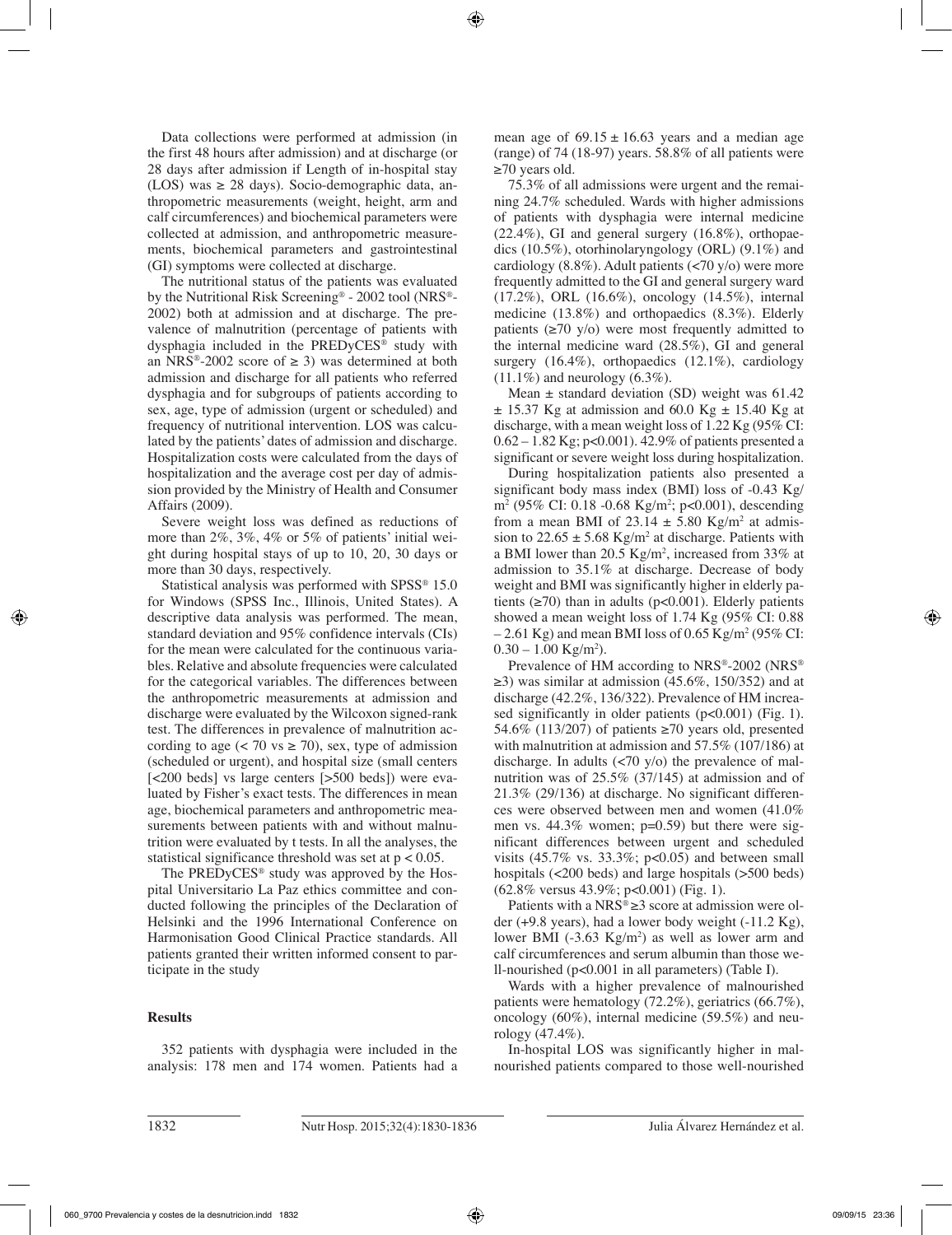

*Fig. 1.—Prevalence of hospital malnutrition (NRS® ≥3) according to age, type of admission and type of hospital.*

 $(11.53 \pm 7.10 \text{ days vs. } 8.80 \pm 6.06 \text{ days}; \text{ p} < 0.001).$ Related costs were also higher in malnourished patients (8004 ± 5854€ vs. 6967 ± 5630€; p=0.11) but the difference among groups was not statistically significant.

In adult patients both LOS  $(14.21 \pm 8.55$  days vs. 8.50  $\pm$  6.02 days; p<0.001) and related costs (10 285  $\pm$ 7316€ vs. 6950.2 ± 5894; p<0.05) were significantly higher between malnourished and well-nourished patients. Nevertheless, in elderly patients (≥70 years old) although slightly higher, differences in costs and LOS between malnourished and well-nourished patients were not statistically significant (LOS  $10.80 \pm 6.50$  vs.  $9.22 \pm 6.12$ ; p=0.093 and costs  $7386 \pm 5264$  vs. 6989  $\pm$  5289; p=0.613) (Fig. 2).

25.5% (82/332) of all patients included (dysphagic patients) received nutritional support, and 34.6% (47/136) of patients malnourished at discharge received nutritional support during hospitalization.

# **Discussion**

In the hospital setting, the identification of malnourished or at risk of malnutrition patients is essential to establish an adequate nutritional support that can contribute to reduce complications, costs and in-hospital stays related to malnutrition. Nevertheless, the lack of standardization in nutritional screening, diagnostic and intervention protocols still makes of malnutrition an underdiagnosed and undertreated condition.

Our study shows that in Spain, over 40% of hospitalized patients with dysphagia are also at risk of malnutrition. The prevalence of malnutrition observed in our study is lower than the prevalence observed in other recent studies performed also in patients with dysphagia, but in which malnutrition was assessed by means of the Mini Nutritional Assessment (MNA®). These studies reported a prevalence of malnutrition close to  $70\%$ <sup>1,8</sup>. Differences in figures could be attributed to basal characteristics of patients included in the studies, such as mean age, which in our study was of 69.2 years, while in the studies published by Galán Sánchez-Heredero *et al*.<sup>1</sup> and Carrión *et al*.<sup>8</sup> was of 80.8 years and 85 years, respectively. Another fact supporting this thesis is that in our study the prevalence of malnutrition in patients ≥70 years old was close to 60%.

Several studies have reported that malnutrition<sup>20,22,23</sup> and dysphagia24,25 have a negative impact in prognosis, in LOS as well as in the use of healthcare resources. Nevertheless, evidence regarding the impact of malnutrition in patients with dysphagia is still scarce. Carrión et al.<sup>1</sup> reported shorter survival in patients with both malnutrition and dysphagia than in patients with only one of these conditions. Our study reports higher LOS in malnourished patients with dysphagia and although not statistically significant, a trend towards higher costs, than in patients well-nourished with dysphagia.

Although our results confirm that dysphagia and malnutrition appear more frequently in older patients, they are not conditions exclusive of the elderly, and most of all, clinical and economic consequences could be more relevant in patients under 70 years old. Therefore, establishing hospital protocols for early malnutrition screening and intervention in all age patients presenting with risk factors *–being the presence of dysphagia, one of them–* is crucial.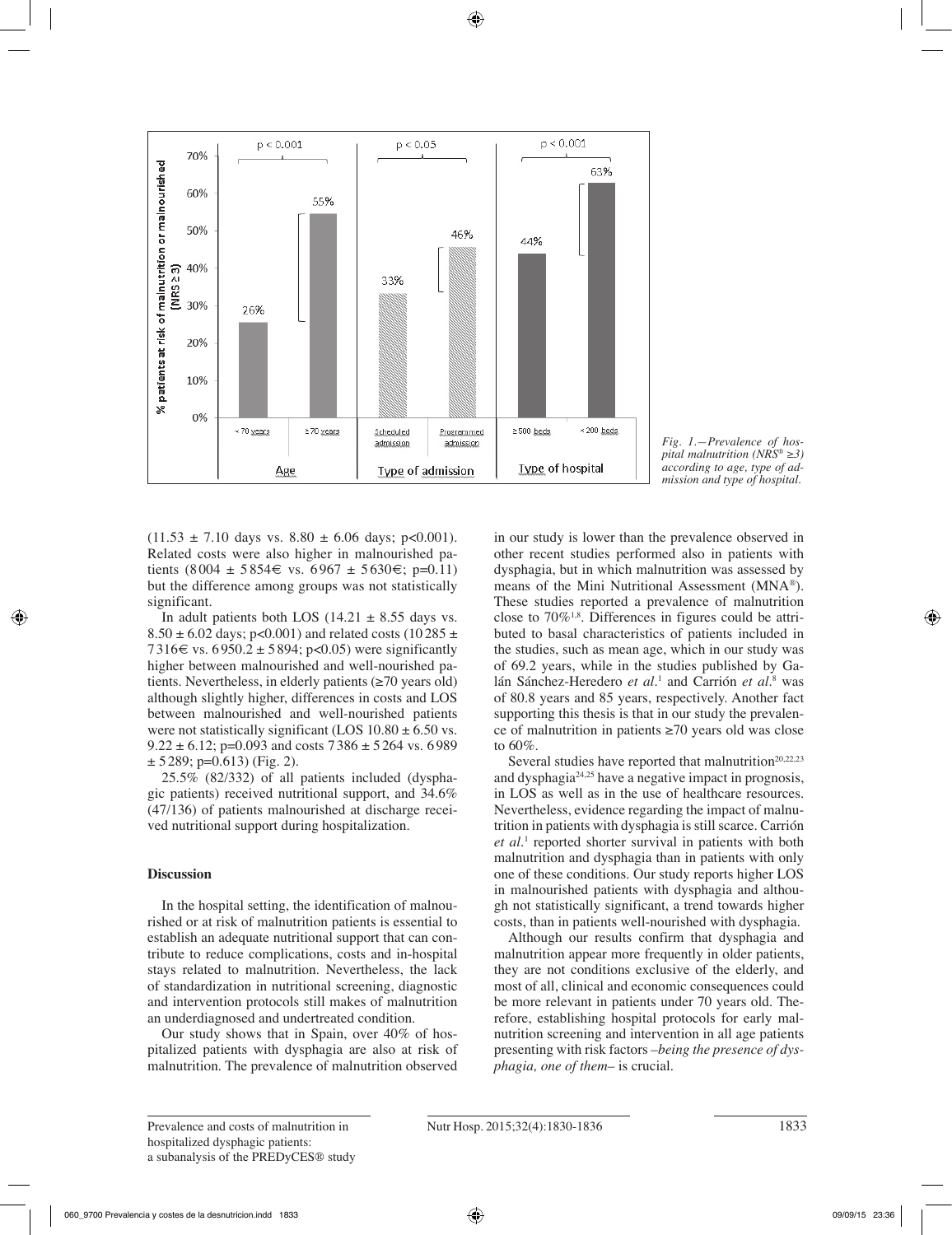| I anches characteristics at aumession according to nun inonat status (1910 - 2002) |              |                  |         |         |                       |
|------------------------------------------------------------------------------------|--------------|------------------|---------|---------|-----------------------|
|                                                                                    |              | $\boldsymbol{N}$ | Mean    | SD      | 95% CI                |
| Age, years                                                                         | NRS < 3      | 202              | 64.96   | 11.72   | $(62.57 - 67.35)$     |
|                                                                                    | $NRS \geq 3$ | 150              | 74.79   | 13.97   | $(72.54 - 77.05)$     |
|                                                                                    | All          | 352              | 69.15   | 16.63   | $(67.41 - 70.89)$     |
| Weight, Kg                                                                         | NRS < 3      | 202              | 66.18   | 13.89   | $(64.25 - 68.11)$     |
|                                                                                    | $NRS \geq 3$ | 150              | 55.03   | 14.98   | $(52.61 - 57.45)$     |
|                                                                                    | All          | 352              | 61.43   | 15.37   | $(59.82 - 63.04)$     |
| Height, cm                                                                         | NRS < 3      | 202              | 164.10  | 9.45    | $(162.79-165.41)$     |
|                                                                                    | $NRS \geq 3$ | 150              | 161.90  | 8.62    | $(160.51 - 163.29)$   |
|                                                                                    | All          | 352              | 163.20  | 9.16    | $(162.21 - 164.12)$   |
| BMI, $Kg/m^2$                                                                      | NRS < 3      | 202              | 24.68   | 5.34    | $(23.94 - 25.42)$     |
|                                                                                    | $NRS \geq 3$ | 150              | 21.05   | 5.75    | $(20.13 - 21.98)$     |
|                                                                                    | All          | 352              | 23.14   | 5.79    | $(22.53 - 23.74)$     |
| Arm circumference (cm)                                                             | NRS < 3      | 202              | 28.48   | 4.20    | $(27.90 - 29.07)$     |
|                                                                                    | $NRS \geq 3$ | 150              | 26.34   | 4.82    | $(25.56 - 27.12)$     |
|                                                                                    | All          | 352              | 27.57   | 4.59    | $(27.09 - 28.05)$     |
| Calf circumference (cm)                                                            | NRS < 3      | 202              | 34.18   | 5.94    | $(33.36 - 35.36)$     |
|                                                                                    | $NRS \geq 3$ | 150              | 31.14   | 4.47    | $(30.41 - 31.86)$     |
|                                                                                    | All          | 352              | 32.88   | 5.56    | $(32.30 - 33.47)$     |
| Serum albumin (g/dL)                                                               | NRS < 3      | 125              | 3.57    | 0.75    | $(3.44 - 3.71)$       |
|                                                                                    | $NRS \geq 3$ | 95               | 3.23    | 0.69    | $(3.10-3.38)$         |
|                                                                                    | All          | 220              | 3.43    | 0.74    | $(3.33 - 3.53)$       |
| Lymphocytes (cells/mL)                                                             | NRS < 3      | 177              | 1772.00 | 1165.83 | $(1599.33 - 1945.20)$ |
|                                                                                    | $NRS \geq 3$ | 136              | 1370.00 | 1056.08 | $(1191.38 - 1549.57)$ |
|                                                                                    | All          | 313              | 1598.00 | 1135.38 | $(1471.41 - 1723.96)$ |

**Table I** *Patients characteristics at admission according to nutritional status (NRS®-2002)*

NRS®-2002: Nutritional Risk Screening-2002. BMI: Body Mass Index. SD: standard deviation. CI: confidence interval.



*Fig. 2.—Length of stay (a) and related costs (b) according to malnutrition risk in all patients and in adult patients (<70 years old).*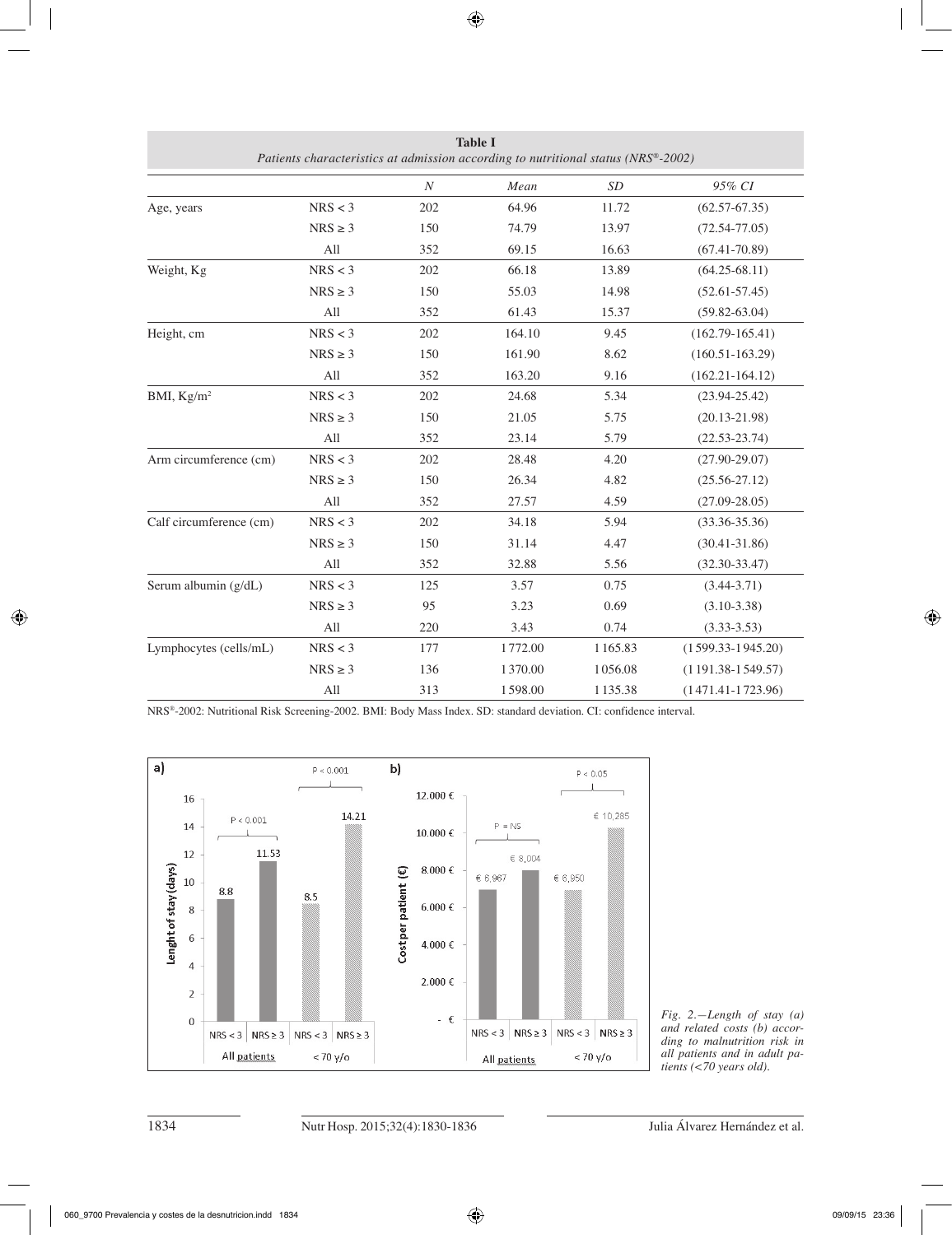Regarding this last observation, we would like to highlight 3 aspects. First, the fact that in our study patients with dysphagia and ages between 18 and 97 years were included, constitutes itself a differential aspect from prior publications<sup>1,8</sup>, showing that dysphagia is not a symptom exclusively present in advanced ages. Second, it is notable that the prevalence of malnutrition in adult patients (<70 y/o) with dysphagia is slightly higher (25.5%) than in the general population in the PREDyCES<sup>®</sup> study  $(23.7\%)^{20}$ . Third, the differences in LOS and related costs between malnourished and well-nourished patients were more pronounced in adults than in elderly patients. This could imply that the impact of malnutrition in patients with dysphagia is higher in younger patients.

Also in our study more than a half of patients with dysphagia hospitalized in hematology, geriatrics, oncology and internal medicine wards, as well as half of those staying in the neurology ward presented with risk of malnutrition at admission, demonstrating the relevance of implementing systematic nutritional screening in the above-mentioned wards.

The European Society for Swallowing Disorders (ESSD) recommends continuous monitoring of the nutritional status of patients with dysphagia because of the high risk of malnutrition<sup>26</sup>. Also, in patients who have suffered a stroke, the ESSD recommends linking the diagnosis of dysphagia to nutritional recommendations such as the adaptation of food texture<sup>27</sup>. In geriatric patients with dysphagia, the European Society for Clinical Nutrition and Metabolism (ESPEN) also recommends nutritional support measures<sup>28</sup>. In spite of all recommendations, only 1 in 4 dysphagic patients received nutritional support, and 1 in 3 patients with both dysphagia and malnutrition.

There are several limitations that should be considered when interpreting our results. First, the diagnosis of dysphagia relied on self-reports at admission as well as prior clinical records when available; patients did not undergo confirmatory explorations during the study. This could have excluded patients with mild dysphagia, unaware of the preexistent condition, as well as patients who developed symptoms during hospitalization. Second, there is lack of information on the severity of the condition or the actual cause of dysphagia, which limits our ability to compare with other studies performed in very specific populations or make comparisons according to dysphagia severity. Last, but not of less importance, the cost related to malnutrition was calculated based on duration of hospitalization, without considering the incidence or costs of complications, probably underestimating the actual figures.

Notwithstanding its limitations, this study provides valuable information regarding the prevalence and burden of malnutrition in patients with dysphagia, and confirms the need to establish nutritional screening, intervention *–if needed–* as well as follow-up programs in hospitalized patients with dysphagia.

# **Acknowledgments**

The authors would like to thank the economic support provided by Nestlé Health Science in conducting this study and the technical support provided by Oblikue Consulting in the analysis of results and drafting of this manuscript. The authors also thank all the investigators who participated in the PREDyCES® study for their kind collaboration.

# **References**

- 1. Carrión S, Cabré M, Monteis R, Roca M, Palomera E, Serra-Prat M, Rofes L,Clavé P (2014) Oropharyngeal dysphagia is a prevalent risk factor for malnutrition in a cohort of older patients admitted with an acute disease to a general hospital. *Clin Nutr*. pii: S0261-5614(14)00122-8. doi:10.1016/j. clnu.2014.04.014.
- 2. Foley NC, Martin RE, Salter KL, Teasell RW (2009) A review of the relationship between dysphagia and malnutrition following stroke. *J Rehabil Med* 41(9):707-13. doi: 10.2340/16501977-0415.
- 3. Cameron A, Rosenfeld J (2002) Nutritional issues and supplements in amyotrophic lateral sclerosis and other neurodegenerative disorders. *Curr Opin Clin Nutr Metab Care* 5(6):631-43.
- 4. Brown T, Banks M, Hughes B, Kenny L, Lin C, Bauer J (2014) Protocol for a randomized controlled trial of early prophylactic feeding via gastrostomy versus standard care in high risk patients with head and neck cancer. *BMC Nurs* 13:17. doi: 10.1186/1472-6955-13-17.
- 5. Barczi SR, Sullivan PA, Robbins J (2000) How should dysphagia care of older adults differ? Establishing optimal practice patterns. *Semin Speech Lang* 21(4):347-61.
- 6. Lin LC, Wu SC, Chen HS, Wang TG, Chen MY (2002) Prevalence of impaired swallowing in institutionalized older people in Taiwan. *J Am Geriatr Soc* 50(6):1118-23.
- 7. Aslam M, Vaezi MF (2013) Dysphagia in the Elderly. *Gastroenterology & Hepatology* 9(12):784-795.
- 8. Galán Sánchez-Heredero MJ, Santander Vaquero C, Cortázar Sáez M, de la Morena López F, Susi García R, Martínez Rincón Mdel C (2014) [Relationship between dysphagia and malnutritition in patients over 65 years of age]. *Enferm Clin* 24(3):183-90. doi: 10.1016/j.enfcli.2013.12.009.
- 9. Farhangfar A, Makarewicz M, Ghosh S, Jha N, Scrimger R, Gramlich L, Baracos V (2014) Nutrition impact symptoms in a population cohort of head and neck cancer patients: multivariate regression analysis of symptoms on oral intake, weight loss and survival. *Oral Oncol* 50(9):877-83. doi:10.1016/j.oraloncology.2014.06.009.
- 10. García Rojas Vázquez LE, Trujano-Ramos LA, Pérez-Rivera E 2013 [Nutritional risk factors in patients with head and neck cancer in oncology care center Michoacan state]. *Nutr Hosp* 28(5):1483-6. doi: 10.3305/nh.2013.28.5.6752.
- 11. Coates C, Bakheit AM. (1997) Dysphagia in Parkinson's disease. *Eur Neurol* 38(1):49-52.
- 12. Crary MA, Carnaby-Mann GD, Miller L, Antonios N, Silliman S (2006) Dysphagia and nutritional status at the time of hospital admission for ischemic stroke. *J Stroke Cerebrovasc Dis* 15(4):164-71.
- 13. Clavé P, Arreola V, Velasco M, Quer M, Castellví JM, Almirall J, García Peris P, Carrau R (2007) Diagnóstico y tratamiento de la disfagia orofaríngea funcional. Aspectos de interés para el cirujano digestivo. *Cir Esp* 82(2):62-76.
- 14. Roden DF, Altman KW (2013) Causes of dysphagia among different age groups: a systematic review of the literature. *Otolaryngol Clin North Am* 46(6):965-87. doi: 10.1016/j. otc.2013.08.008.
- 15. Serra-Prat M, Hinojosa G, López D, Juan M, Fabré E, Voss DS, Calvo M, Marta V,Ribó L, Palomera E, Arreola V, Clavé